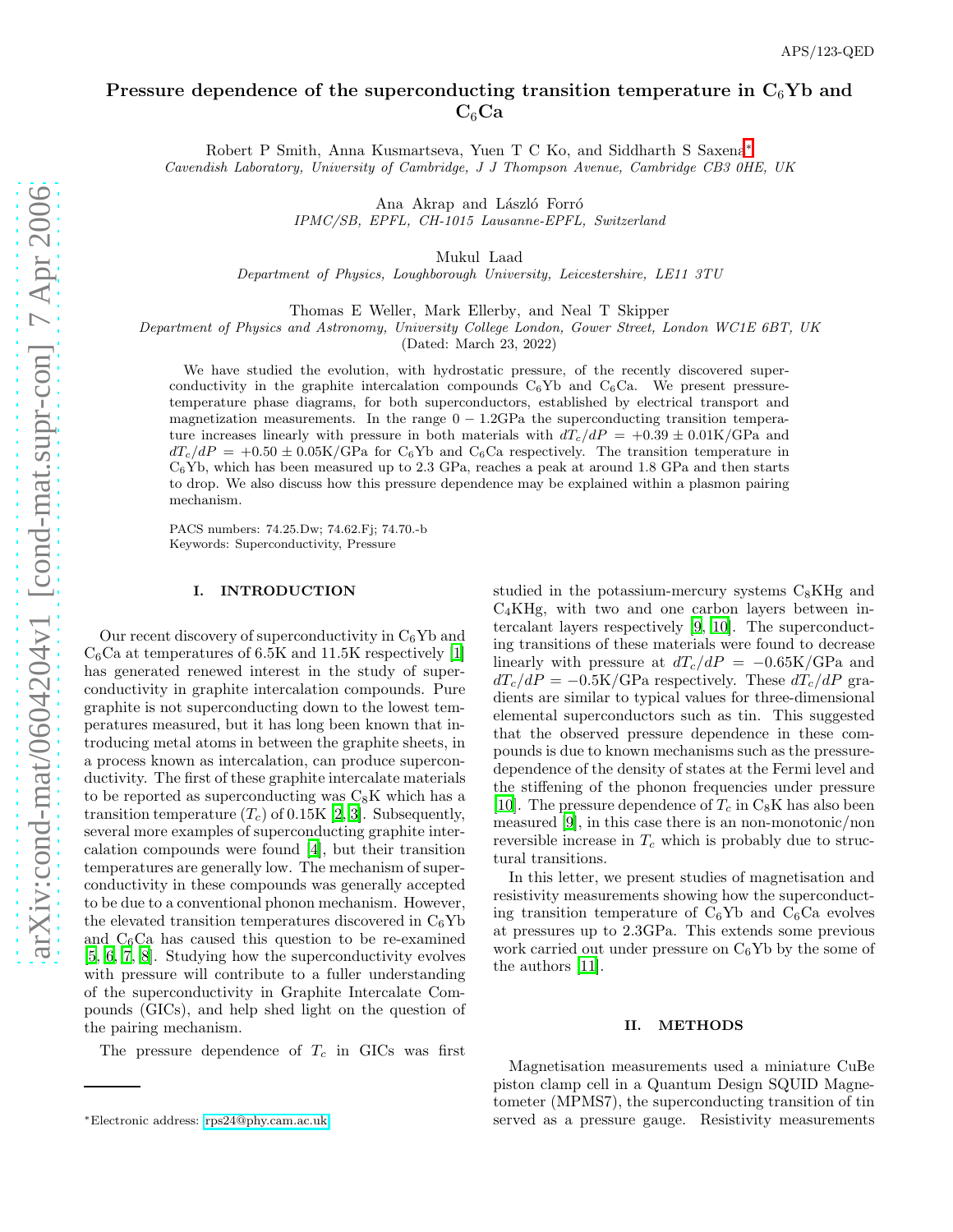were carried out with silver paint contacts on samples of typical dimensions  $3 \times 1 \times 0.1$ mm<sup>3</sup> from two different batches using two different laboratories. Measurements in Cambridge used samples with residual resistivity ratios (RRR) of around 10 in a piston cylinder clamp cell and a low frequency AC four-probe technique with an adiabatic demagnetization refrigerator, a n-pentane/isopentane pressure medium, and a tin pressure gauge. Measurements in Lausanne used better quality samples (made using a different technique [\[12\]](#page-3-11)) with RRR's of 25 mounted into a Cu-Be clamped pressure cell. The pressure medium was kerosene and a calibrated InSb pressure gauge was used.

## III. RESULTS

#### $A. C_6Yb$

The data used to deduce the pressure dependence of  $T_c$ in  $C_6$ Yb were obtained by magnetisation and resistivity measurements. The values of  $T_c$  from all these measurements show reasonable agreement and are shown in FIG [1.](#page-1-0) Examples of the data used to determine  $T_c$  are shown



<span id="page-1-0"></span>FIG. 1: The superconducting transition temperature,  $T_c$ , of  $C_6$ Yb as a function of pressure inferred from magnetisation data  $(\blacksquare)$ ; resistivity data from Cambridge  $(\bullet)$  and Lausanne  $( \circ )$ ;see methods.  $T_c$  is determined by the maximum of the temperature derivative of the data. The dotted line has a gradient of  $0.39 \pm 0.01$ K/GPa The magnetisation data were taken during both the application, removal and reapplication of pressure.

in FIG [2.](#page-1-1) In each case the transition temperature is determined by the maximum in the temperature derivative of the data. The two sample orientations appropriate to GICs (measuring  $\rho$  and M parallel and perpendicular to the c-axis) were measured. There is no significant difference in  $T_c$  between the two orientations. There is no



<span id="page-1-1"></span>FIG. 2: Sample plots of the data used to determine the phase diagram in FIG [1.](#page-1-0) (a) Magnetization as a function of temperature at pressures of 0 GPa and 0.73 GPa in the  $H||c$ -axis field orientation, the background due to the pressure cell has been subtracted. (b) Resistivity as a function of temperature (Cambridge) at pressures of 0.4 GPa and 0.9 GPa in the  $\rho ||ab$ -plane orientation. (c) Resistivity as a function of pressure (Laussanne) at pressures of 0.25, 1.1, 1.85 and 2.28 GPa in the  $\rho || ab$ -plane orientation.

evident broadening of the transition with pressure. These results were found to be reproducible after the removal and reapplication of pressure and demonstrate that the shift in  $T_c$  is reversible.

We can see from FIG [1](#page-1-0) that the superconducting transition temperature of  $C_6Yb$  initially increases linearly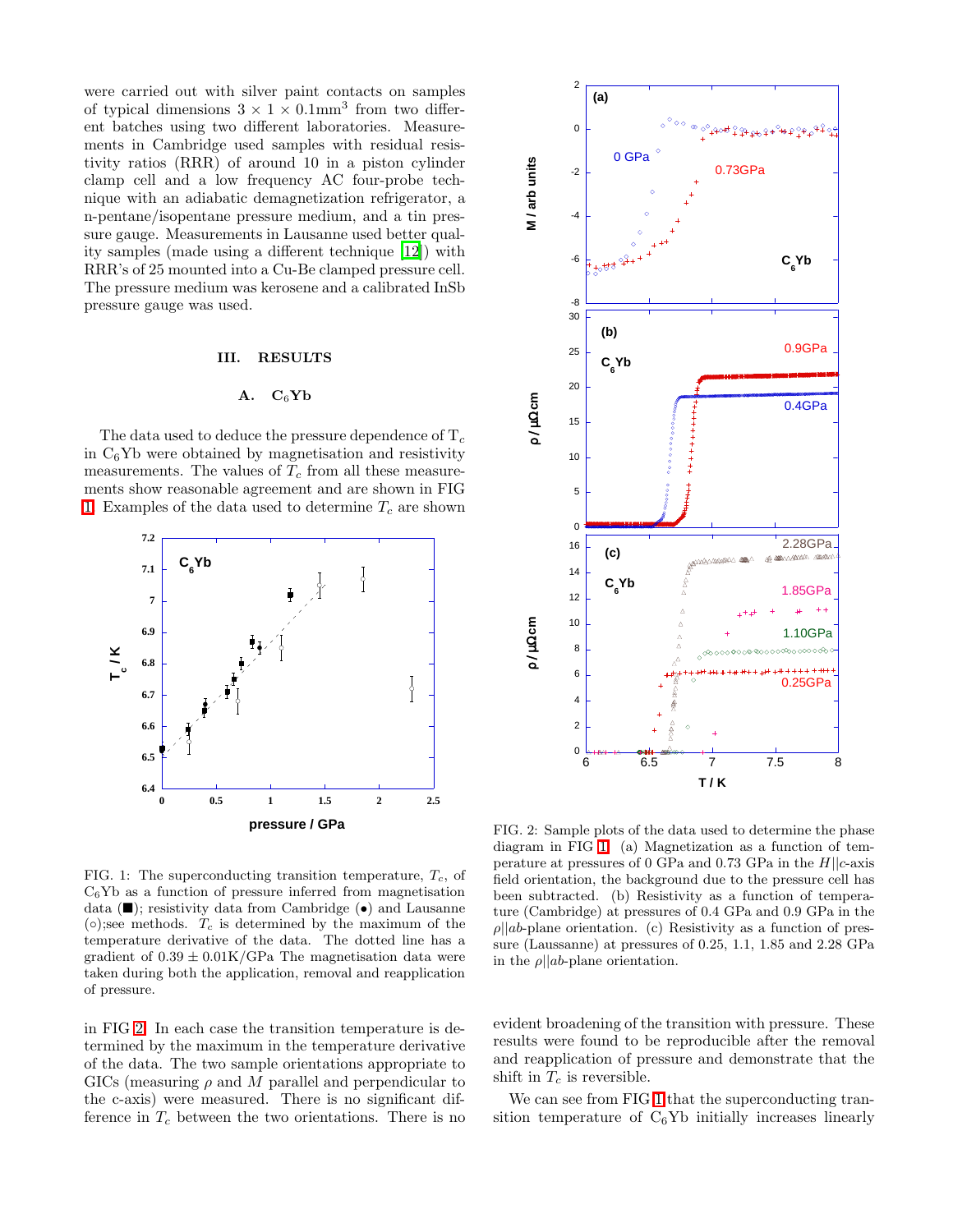

<span id="page-2-0"></span>FIG. 3: Plots of magnetisation versus temperature for  $C_6$ Ca at several pressures. The data were taken in a field of 50 Oe and a temperature independent background of the pressure cell has been subtracted. Inset shows how  $T_c$  (as defined by the maximum of  $dM/dT$ ) varies with pressure; the dotted line is a guide to the eye and has a gradient of 0.5 K/GPa.

with pressure with a gradient of  $dT_c/dP = +0.39 \pm$  $0.01K/GPa$  over the range  $0 - 1.2GPa$ . There is then a peak in the transition temperature of just under 7.1K at around 1.8GPa before the transition temperature drops at higher pressures. This drop needs to be studied further with higher pressure measurements.

An interesting feature of the resistivity data is the increasing value of the normal state resistivity just above  $T_c$ . This is unusual as the application of pressure would normally be expected to make the material more metallic. In addition, limited measurements of the c-axis resistivity seem to show a reduction of the normal state c-axis resistivity with pressure.

We were also able to estimate the pressure dependence of the upper and lower critical fields using magnetisation measurements. However, due to the field dependence of the pressure cell we can only state that the superconducting critical fields also appear to increase with pressure up to 1.1GPa. The zero pressure critical fields at 2K are  $H_{c1} \approx 400Oe$  for both orientations and  $H_{c2} \approx 1200Oe$ for H applied parallel to the c−axis and  $H_{c2} \approx 2400Oe$ for H applied in the  $a - b$  plane.

## $B. C_6Ca$

Plots of magnetisation versus temperature, at several pressures, for  $C_6$ Ca are shown in FIG [3.](#page-2-0) The transitions temperatures can be obtained from these using the maximum of  $dM/dT$ . The variation of  $T_c$  with pressure is shown in the inset of FIG [3.](#page-2-0) We see that in the range 0 to 1.2GPa the transition temperature varies linearly with pressure with a gradient of 0.5K/GPa.

## IV. DISCUSSION

The transition temperature of a superconductor would generally be expected to depend on a number of factors. If we consider the case of superconductivity being mediated by some bosonic mode then in the weak coupling limit we may expect

$$
T_c \approx \theta_B e^{-1/\lambda}.\tag{1}
$$

where  $\theta_B$  is the typical energy of the bosonic modes and  $\lambda$  is given by:

$$
\lambda = 2 \int_0^\infty \frac{\alpha^2 F(\Omega)}{\Omega} d\Omega.
$$
 (2)

For modes which have typical energies much smaller than the Fermi energy  $\alpha^2 F(\Omega) \sim N(E_F) M^2 F(\Omega)$  where  $N(E_F)$  is the electron density of states, M is the electron boson matrix element and  $F(\Omega)$  is the boson density of states.

In simple elemental superconductors the effect of pressure is generally to reduce  $T_c$  due to two main factors. (i) The stiffening the phonon modes which decreases the phonon density of states at low energies and (ii)The reduction of  $N(E_F)$  due to band broadening. In more complicated systems the effect of pressure on the phonon spectrum and the density of states is more complex and harder to predict. In addition there may be some pressure dependence of M.

In the case of  $C_6$ Yb and  $C_6$ Ca the initial positive pressure dependence of  $T_c$  is opposite to the simple expectation but may still be explained within a phonon pairing model by an increase of  $N(E_F)$  or a softening of the phonon modes particularly if pressure induces charge transfer between the intercalant and the graphite electron states. An increase of  $N(E_F)$  may also explain the increase of the normal state resistivity with pressure. Two very recent studies [\[13](#page-3-12), [14\]](#page-3-13) have reported the pressure dependence of  $T_c$  in C<sub>6</sub>Ca and confirm an initial linear increase of  $T_c$ . Some theoretical analysis in one of these papers [\[14\]](#page-3-13) suggests that the increasing  $T_c$  in  $C_6$ Ca is due to the softening of a relevant phonon mode. A similar mechanism may explain the increasing  $T_c$  in  $C_6Yb$ , but this needs to be checked theoretically. In  $C_6$ Ca the transition temperature is reported [\[13\]](#page-3-12) to increase linearly up to 8 GPa before dropping at higher pressures. It could be that we are seeing a similar effect in  $C_6$ Yb although our results above 1.5 GPa are tentatative and require confirmation. Although there are many similarities between  $C_6$ Ca and  $C_6$ Yb at high pressures we would expect the Yb f-orbitals to move close to the Fermi-surface and so there is a possibility of an  $f$ -hole and hence magnetism in  $C_6Yb$ .

We should also point out that the above results do not rule out the suggested acoustic plasmon mechanism [\[5\]](#page-3-4) as it would be possible for a the relevant bosonic acoustic plasmon mode also to be softening with pressure.

With reference to Csanyi *et al* [\[5\]](#page-3-4), the part of the interlayer (Ca derived) band hybridising with the graphite